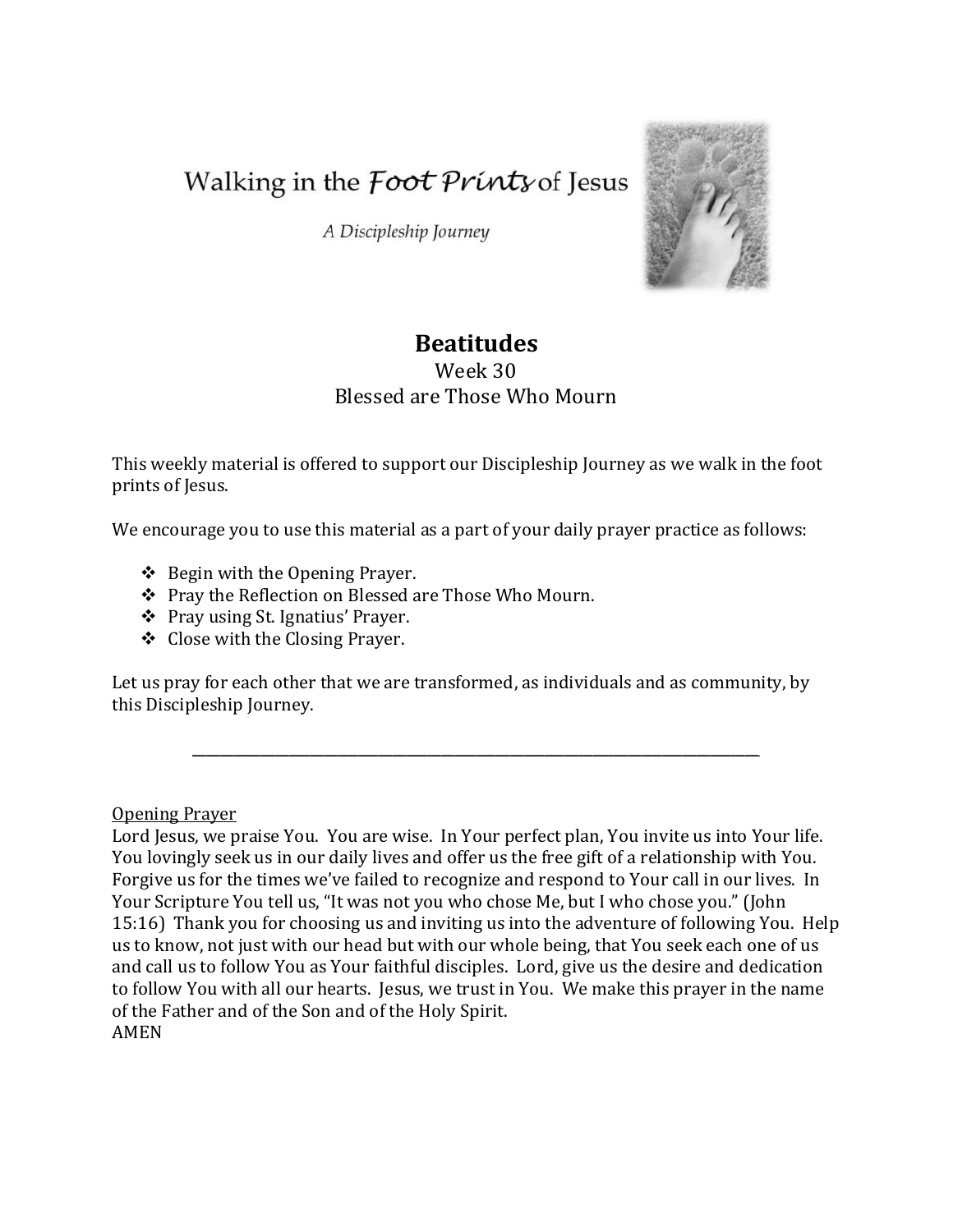#### Reflection

Having reflected on how God loves us and Jesus calls us, we now examine those qualities and virtues disciple embody. These virtues are expressed in The Beatitudes.

# *Blessed are those who mourn, for they will be comforted.*

No beatitude more fully fulfills the messianic hopes offered by Isaiah 61 than this: The Spirit of the Lord is upon me, because the Lord has anointed me… to announce a year of favor from the Lord and a day of vindication by our God to comfort all who mourn; to place on those who mourn in Zion a diadem instead of ashes, to give them oil of gladness in place of mourning, a glorious mantle instead of a listless spirit.  $($ Isa. 61:1, 2 – 3)

At first, we might think this beatitude refers to God comforting one when mourning a loved one's death. Certainly, we do experience God's consolation during times of deep loss, but this is only one way the promise of the second beatitude is fulfilled.

This second beatitude touches us at the core of our human condition. "Those who mourn" is an inclusive grief that refers to the disenfranchised, contrite, and bereaved. It is an expression of the intense sense of loss, helplessness, and despair. A person who mourns is one who sees things as they truly are and sympathizes with pain and sorrow. Such persons are unafraid to share in the suffering of others and does not flee from painful situations. They feel compassion for others in such a way that all distance vanishes. In this beatitude**,** Jesus praises those who enter into solidarity with the pain of the world and do not turn away.

The world, however, tells us to do the exact opposite; that entertainment, pleasure, diversion and escape make for the good life. The worldly person ignores problems of sickness or sorrow in the family, in the community or in the world. The world has no desire to mourn; it would rather disregard painful situations, cover them up or hide them. Much energy is expended on fleeing from situations of suffering in the belief that reality can be concealed. Jesus' promise to comfort those who mourn could not be more counterintuitive and more counter-cultural.

Yet our consolation comes from Jesus, not the world. Those who mourn discover the meaning of life by coming to the aid of those who suffer, understanding their anguish and bringing relief. A person who mourns is capable of touching life's depths and finding authentic happiness. Knowing how to mourn with others: that is holiness.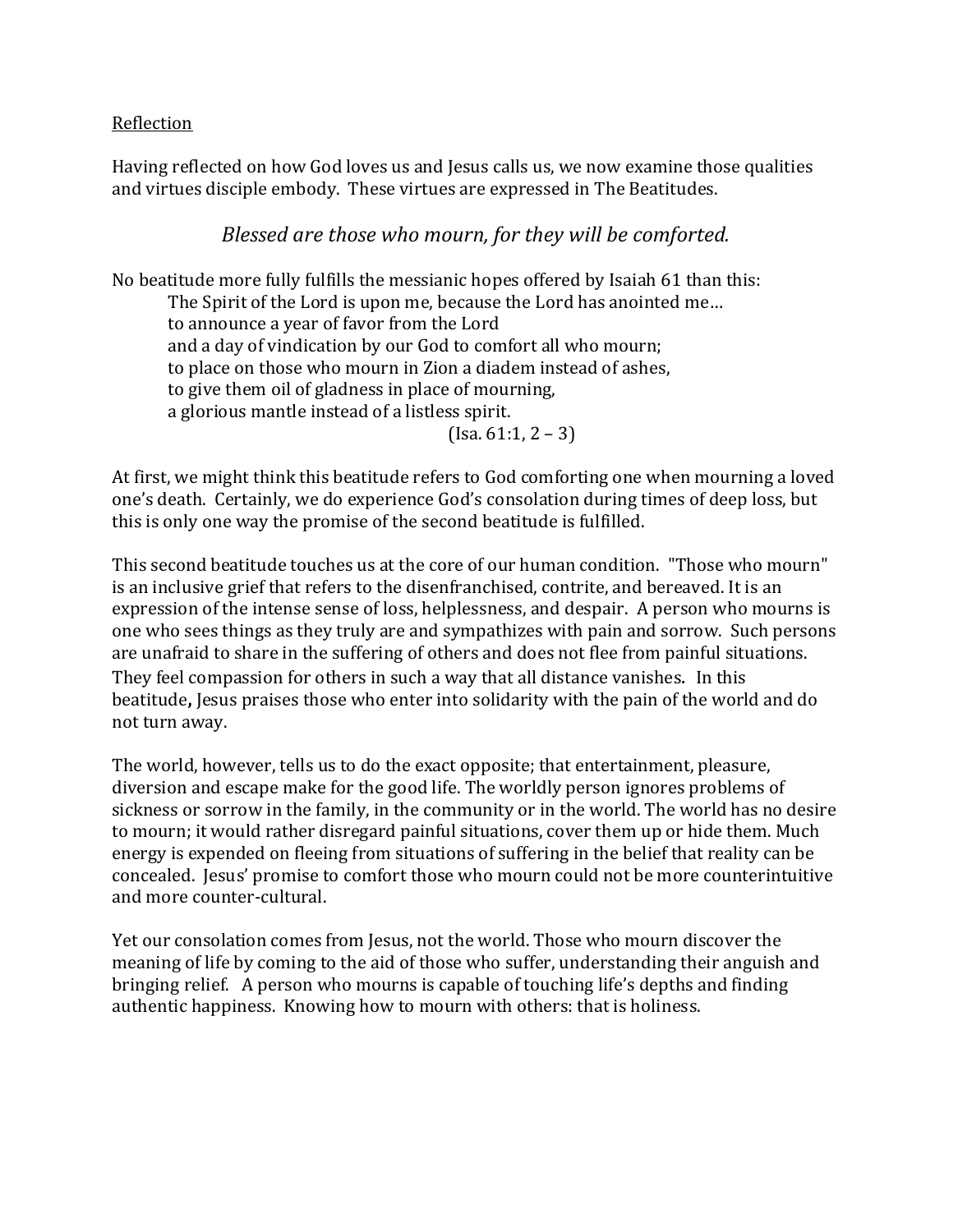What strikes you from this passage?

In what way does mourning with the pain and suffering in our world reflect the qualities of a disciple?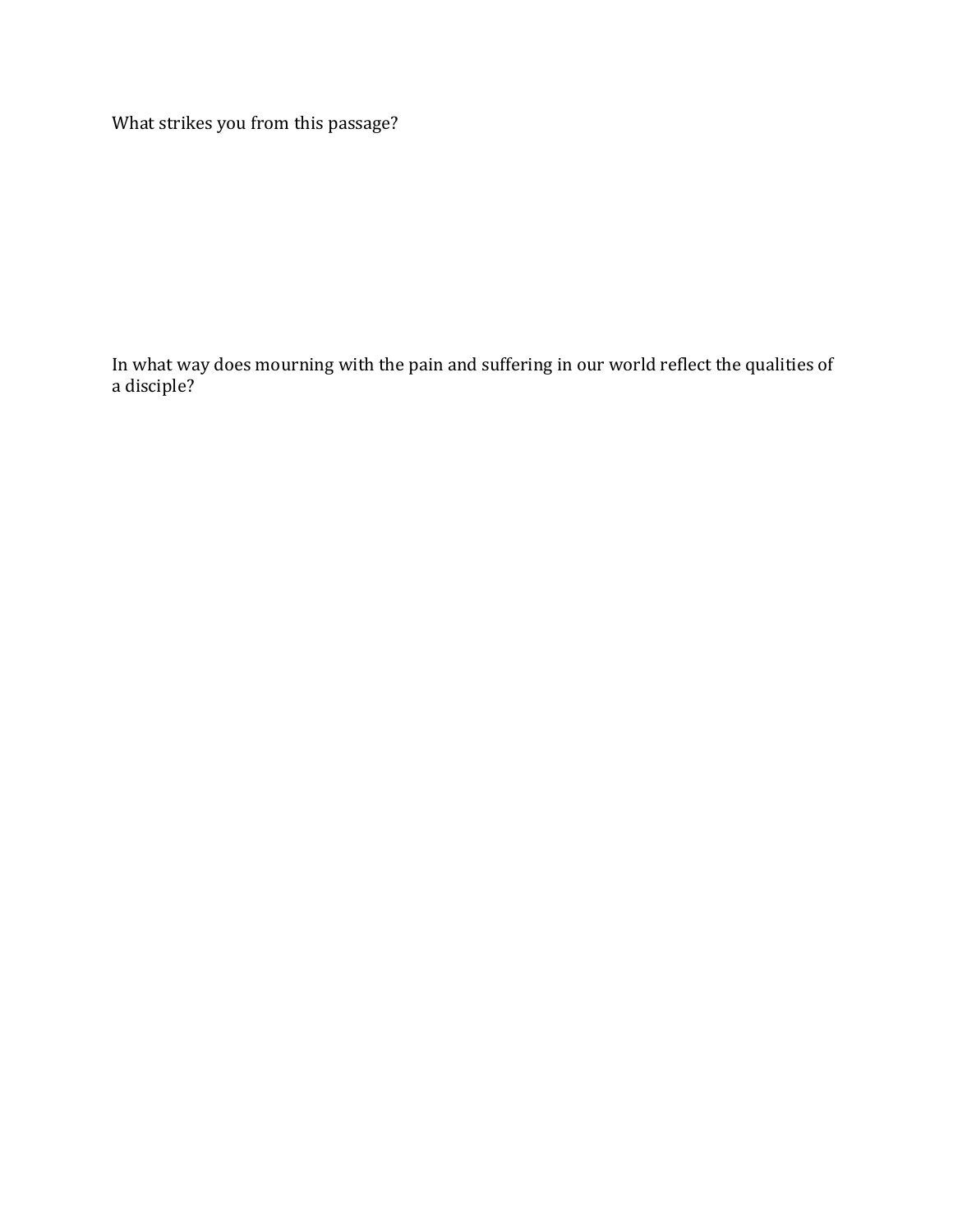#### Reflection Using St. Ignatius' Prayer

In his Spiritual Exercises, St. Ignatius speaks of the "freedom of indifference or detachment (The First Principle and Foundation)." Those are pretty odd-sounding words – after all, why would we pray to be indifferent or detached? That sounds cold and uncaring. What Ignatius means is that we pray for balance in our lives. Knowing that we are loved by God and that everything we have is a gift from God, we pray to hold everything we have and everything we are in a certain balance, so that we may say "yes" to God's personal call.

St. Ignatius taught that we are all created to be friends of Jesus, to be loved, to praise and to serve God. For each of us, how we live that out is different. When we live as God intends us to, when we grow in relationship with God, we are truly happy. When we allow ourselves and our lives and our hearts to become cluttered, we find ourselves out of balance. We all know what that feels like.

Our prayer is to give ourselves fully to whatever Jesus is calling us to do. For a few months now, we've been exploring God's personal love for us. How do we respond to that? Hopefully we are moved to desire what God wants for us and reject that in our lives which causes us to be self-absorbed. Because the Lord loves and chooses us, we express our desire to love and choose him in response.

As you pray this week, consider St. Ignatius' prayer. Consider what in your life leads you closer to Jesus, what gives you joy and new life. Pray about how God might be calling you to let go of something in your life in order to more freely say "yes" to Him.

Here are some passages from Sacred Scripture you may wish to pray with:

Isaiah 6:1 – 8: *"Here I am, send me."* Luke 10:1 – 12: *The Mission of the Seventy-Two* John 21:15 – 19: *"Do you love me?"* Mark 1:15 – 20: *The Call of the First Disciples* Matthew 4:18 – 22: *The Call of Peter, James, and John* John 1:35 – 42: *The First Disciples* Mark 3:13 – 19: *The Mission of the Twelve*